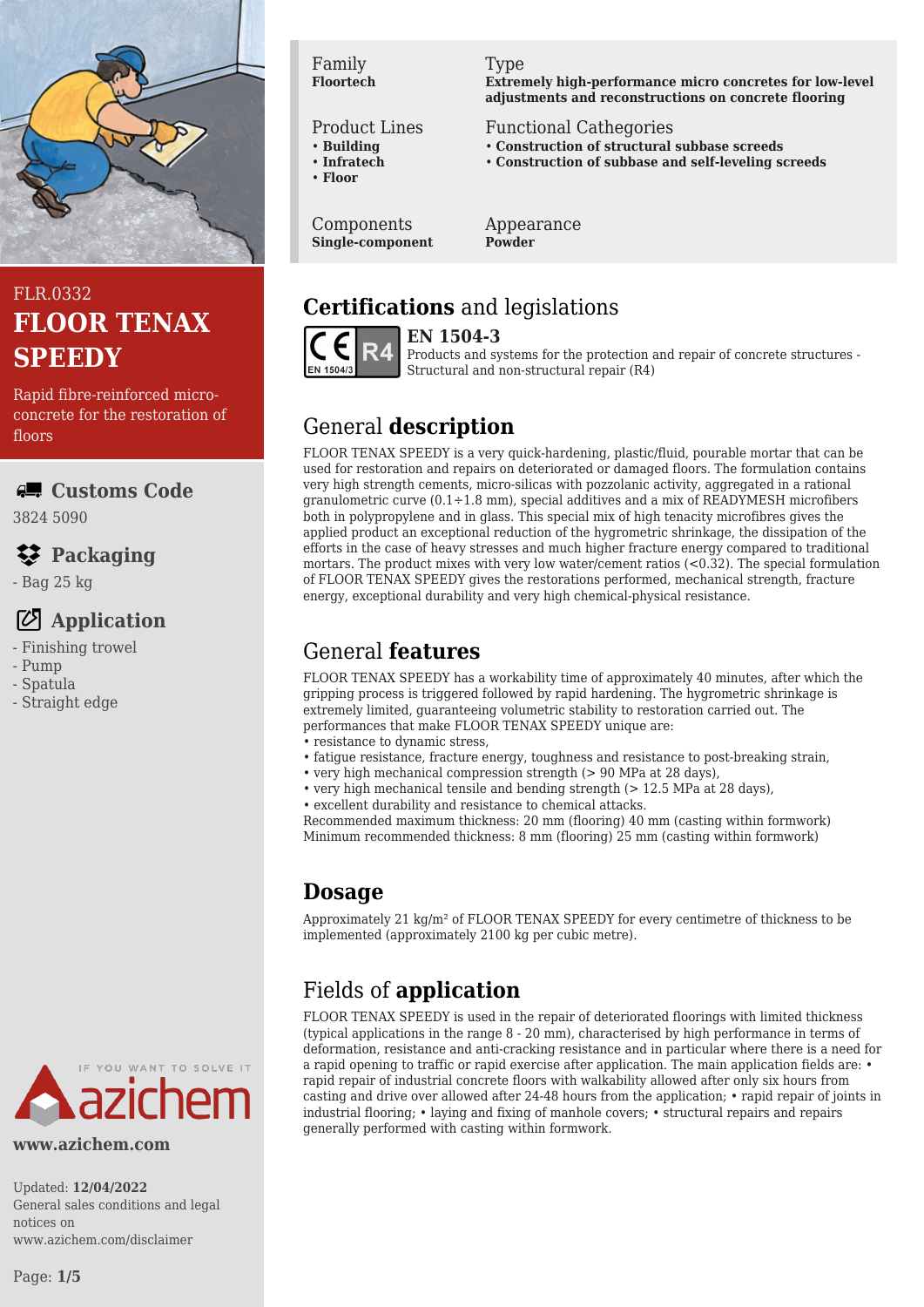### Basic **features**

 $\leftarrow\rightarrow$  Max. recommended thickness: *20 mm*



Shelf-life:  $\mathcal{O}$ *12 months*

Available **colours** ⊗ Gray

#### $\rightarrow$ I $\leftarrow$  Min. recommended thickness: *8 mm*



Quick setting product

玑 Temperature of use: *+5 / +30 °C*

# **Technical** specifications

| Resistenza a compressione dopo 24 ore (UNI EN 1015-11): $>50$ N/mm <sup>2</sup>        |
|----------------------------------------------------------------------------------------|
| Bonding force (UNI EN 1015-12): $> 2.5$ N/mm <sup>2</sup>                              |
| Breaking load longitudinal: 4 N/mm <sup>2</sup>                                        |
| Capillary absorption (UNI EN 13057): $0.38 \text{ kg} \cdot \text{h}^0 0.5/\text{m}^2$ |
| Compressive strength after 06 hours (UNI EN 1015-11): 8 N/mm <sup>2</sup>              |
| Compressive strength after 12 hours (UNI EN 1015-11): 20 N/mm <sup>2</sup>             |
| Compressive strength after 28 days (UNI EN 1015-11): $> 95$ N/mm <sup>2</sup>          |
| Density (UNI EN 1015-6): 2250 kg/m <sup>3</sup>                                        |
| Flexural strength after 28 days (UNI EN 1015-11): $> 12.5$ N/mm <sup>2</sup>           |
| Static elastic modulus (EN 13412): 35000 N/mm <sup>2</sup>                             |
| Wear resistance (UNI EN 13892-3): $0.8 \text{ cm}^3 / 50 \text{ cm}^2$                 |

### Tools **cleansing Applicable** on

• Water • Concrete • Concrete • Concrete • Concrete • Concrete • Concrete • Concrete • Concrete • Concrete • Concrete • Concrete •  $\sim$  Concrete • Concrete • Concrete • Concrete • Concrete • Concrete •  $\sim$  Concrete •  $\sim$ 

#### • Bricks

### Substrate **preparation**

Application surfaces must be clean, free of dust, contamination, crumbling, inconsistencies, etc., and adequately saturated-surface-dry with water.



**www.azichem.com**

Updated: **12/04/2022** General sales conditions and legal notices on www.azichem.com/disclaimer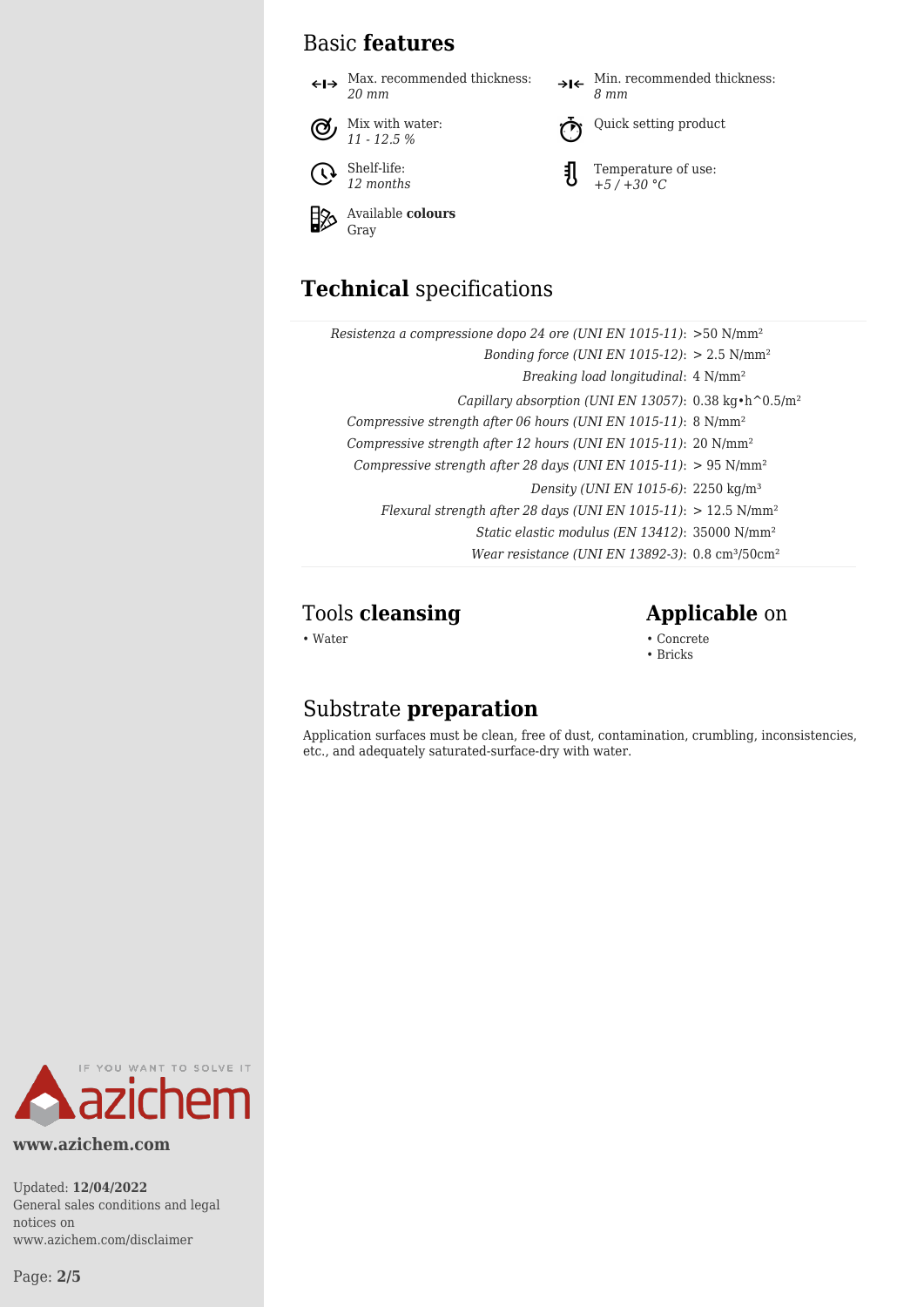### **Instructions** for use

• The support must be prepared by mechanical scarification or hydro-scarification for a depth of not less than 6 mm. The scarification of the support is an absolutely necessary operation to ensure sufficient grip of the coating applied. In the case of localized patches or repairs, cut the contours at right angles with an angle grinder.

• The support must not have traces of oils, greases, detergents.

• The support must be in good condition, clean, course, without crumbling parts or dust (suction of

all dust and debris with an adequately equipped vacuum system). Wash the surface with pressurized water. Saturate the support with water before applying and eliminate any excess water on the surface.

• Application temperature: 5°C to 35°C.

• We strongly recommend the use of a vertical axis mixer with planetary or double horizontal helical movement, both for effective mixing of fibre-reinforced reinforcement and for optimal performance of site operations.

• MIXING: mix the entire contents of the bag with potable water in the measure of 11% - 12.5% referred to the total weight of the mortar (about 2.75 - 3.13 lt per 25 kg bag) creating a homogeneous mixture. Mixing time: approximately 4 minutes with high-efficiency mixer. • In the case of large thicknesses (e.g.: manhole repairs) use compaction with a vibrating needle or tamp it down in a very intense way.

• Level the surface with a vibrating screed on the prepared templates.

• The surface must be protected after application by polyethylene sheets or anti-evaporation treatments. The latter should be sprayed on the restored surface as soon as the hardening phase of the surface begins (provide anti-evaporation treatments only if no other protective or aesthetic-protective applications are planned above: contact our technical service for advice on the most indicated surface protection methods and on the type of product that can be used as a curing compound).

In the case of thicknesses exceeding 20 mm, FLOOR TENAX SPEEDY must be laid out, supported and floated on a suitable sub-base only with appropriate measures to ensure the structural adhesion and anchoring to the support itself. The methods of anchorage suggested include: laying with a special epoxy resin for structural construction joints (SYNTECH RGS or SYNTECH PAVISHEER); or positioning a galvanized steel net with 5x5 cm mesh and 2 mm wire, which is spaced from the support plane of half the expected thickness of FLOOR TENAX SPEEDY and anchored to the same by "L"-shaped connectors fixed in holes resinated with SYNTECH PROFIX or fixed by nailing with "nail guns".

Provide a cover with wet TNT and waterproof sheet as soon as the surfaces are walkable and keep covered for at least 48 hours.

### **Storage** and preservation

Store the product in its original packing, in a fresh and dry environment, avoiding frost and direct sunlight. Inadequate storage of the product may result in a loss of rheological performance. Protect from humidity.





**www.azichem.com**

Updated: **12/04/2022** General sales conditions and legal notices on www.azichem.com/disclaimer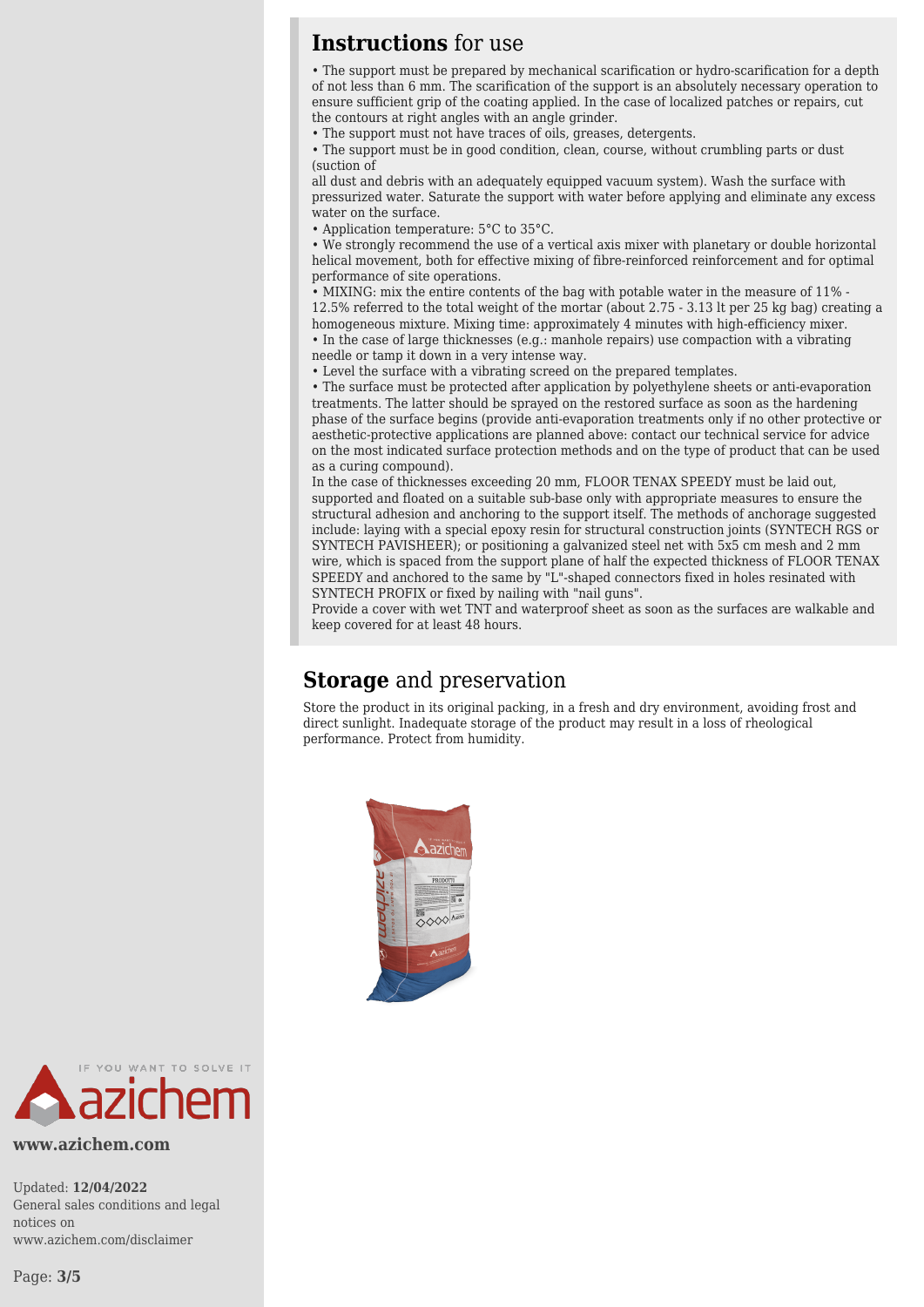| <b>FLOOR TENAX Family</b><br>characteristics and selection criteria |                                                                                                                                      |                                                                                                                                                                                                                            |                                                                                                                                                                                                                                                  |                                                                                                                                                                                                                                                                                                                              |  |
|---------------------------------------------------------------------|--------------------------------------------------------------------------------------------------------------------------------------|----------------------------------------------------------------------------------------------------------------------------------------------------------------------------------------------------------------------------|--------------------------------------------------------------------------------------------------------------------------------------------------------------------------------------------------------------------------------------------------|------------------------------------------------------------------------------------------------------------------------------------------------------------------------------------------------------------------------------------------------------------------------------------------------------------------------------|--|
|                                                                     | <b>FLOOR TENAX</b>                                                                                                                   | <b>FLOOR TENAX</b><br><b>SPEEDY</b>                                                                                                                                                                                        | <b>FLOOR TENAX HP</b>                                                                                                                                                                                                                            | <b>FLOOR TENAX HP SPEEDY</b>                                                                                                                                                                                                                                                                                                 |  |
| workability                                                         | castable mortar                                                                                                                      | castable mortar                                                                                                                                                                                                            | castable mortar                                                                                                                                                                                                                                  | castable mortar                                                                                                                                                                                                                                                                                                              |  |
| fibers, maximum size                                                | 6 mm                                                                                                                                 | 6 <sub>mm</sub>                                                                                                                                                                                                            | 18 mm                                                                                                                                                                                                                                            | 18 mm                                                                                                                                                                                                                                                                                                                        |  |
| Workability time                                                    | approximately 120<br>minutes                                                                                                         | approximately 40<br>minutes                                                                                                                                                                                                | approximately 120<br>minutes                                                                                                                                                                                                                     | approximately 40 minutes                                                                                                                                                                                                                                                                                                     |  |
| Resistance to compression at<br>6 hours                             | $\overline{0}$                                                                                                                       | 8 MPa                                                                                                                                                                                                                      | $\Omega$                                                                                                                                                                                                                                         | 8 MPa                                                                                                                                                                                                                                                                                                                        |  |
| Resistance to compression at<br>12 hours                            | 8 MPa                                                                                                                                | 20 MPa                                                                                                                                                                                                                     | 8 MPa                                                                                                                                                                                                                                            | 20 MPa                                                                                                                                                                                                                                                                                                                       |  |
| Resistance to compression at >35 MPa<br>1 day                       |                                                                                                                                      | $>50$ MPa                                                                                                                                                                                                                  | $>35$ MPa                                                                                                                                                                                                                                        | $>50$ MPa                                                                                                                                                                                                                                                                                                                    |  |
| Resistance to compression at<br>28 days                             | > 95 MPa                                                                                                                             | > 95 MPa                                                                                                                                                                                                                   | $> 95$ MPa                                                                                                                                                                                                                                       | $> 95$ MPa                                                                                                                                                                                                                                                                                                                   |  |
| Tensile strength                                                    | 4 MPa                                                                                                                                | 4 MPa                                                                                                                                                                                                                      | 5.5 MPa                                                                                                                                                                                                                                          | 5.5 MPa                                                                                                                                                                                                                                                                                                                      |  |
| Restoration of industrial<br>flooring: selection criteria           | Thickness 10-20 mm<br>Walkability at 12 hours<br>approx.<br>Light trucks at 24 hours<br>approx.<br>Drive over at 48 hours<br>approx. | Thickness 10-20 mm<br>Walkability at 6 hours<br>approx.<br>Light trucks at 12 hours<br>approx.<br>Drive over at 24 hours<br>approx.<br>With a team of two men.<br>finish areas of max 12-<br>16 square meters at a<br>time | Thickness 8-25 mm<br>Walkability at 12 hours<br>approx.<br>Light trucks at 24 hours<br>approx.<br>Drive over at 48 hours<br>approx.<br><b>Highly stressed</b><br>areas where<br>compressive strength<br>and high fracture energy<br>are required | Thickness 8-25 mm<br>Walkability at 6 hours<br>approx.<br>Light trucks at 12 hours<br>approx.<br>Drive over at 24 hours<br>approx.<br>With a team of two men.<br>finish areas of max 12-16<br>square meters at a time<br><b>Highly stressed areas where</b><br>compressive strength and high<br>fracture energy are required |  |
| Restoration of industrial<br>flooring: aesthetic<br>performance     | possible inhomogeneity<br>of colour and light halos                                                                                  | possible inhomogeneity<br>of colour and light halos                                                                                                                                                                        | possible inhomogeneity<br>of colour and light halos<br>Silky fibres visible on the<br>surface                                                                                                                                                    | possible inhomogeneity of<br>colour and light halos<br>Silky fibres visible on the<br>surface                                                                                                                                                                                                                                |  |
| Other fields of application                                         | Structural restorations in<br>general with casting<br>within formwork<br>thicknesses from 15 to<br>$30 \text{ mm}$                   | Structural restorations in<br>general with casting<br>within formwork<br>thicknesses from 15 to<br>30 mm                                                                                                                   | Structural restoration in<br>general with formwork<br>centre casting<br>thicknesses from 20 to<br>50 mm<br>Slab reinforcement.<br>hoods thicknesses from<br>15 to 30 mm                                                                          | Structural restorations in<br>general with casting within<br>formwork thicknesses from<br>20 to 50 mm<br>Slab reinforcement hoods<br>thicknesses from 15 to 30 mm                                                                                                                                                            |  |

Physical-mechanical values obtained at 20°C in laboratory conditions; workability and agility may vary depending on the temperatures present at the application

### Warnings, Precautions and **Ecology**

The general information, along with any instructions and recommendations for use of this product, including in this data sheet and eventually provided verbally or in writing, correspond to the present state of our scientific and practical knowledge.

Any technical and performance data reported is the result of laboratory tests conducted in a controlled environment and thus may be subject to modification in relation to the actual conditions of implementation.

Azichem Srl does not assume any liability arising from inadequate characteristics related to improper use of the product or connected to defects arising from factors or elements unrelated to the quality of the product, including improper storage.

Those wishing to utilise the product are required to determine prior to use whether or not the same is suitable for the intended use, assuming all consequent responsibility.

The technical and characteristic details contained in this data sheet shall be updated periodically. For consultation in real time, please visit the website: www.azichem.com. The date of revision is indicated in the space to the side. The current edition cancels out and replaces any previous version.

Please note that the user is required to read the latest Safety Data Sheet for this product, containing chemical-physical and toxicological data, risk phrases and other information regarding the safe transport, use and disposal of the product and its packaging. For consultation, please visit: www.azichem.com.

It is forbidden to dispose of the product and/or packaging in the environment.

It is always important to carry out preliminary tests to check the appropriateness of the product, depending on specific requirements. It is recommended to treat carefully the curing of the shotcrete for a few days, through continuous flushing of water or covering the same with a length of cloth made of polyethylene (winter period) or awning in non-woven fabric impregnated with water (spring/summer).



**www.azichem.com**

Updated: **12/04/2022** General sales conditions and legal notices on www.azichem.com/disclaimer